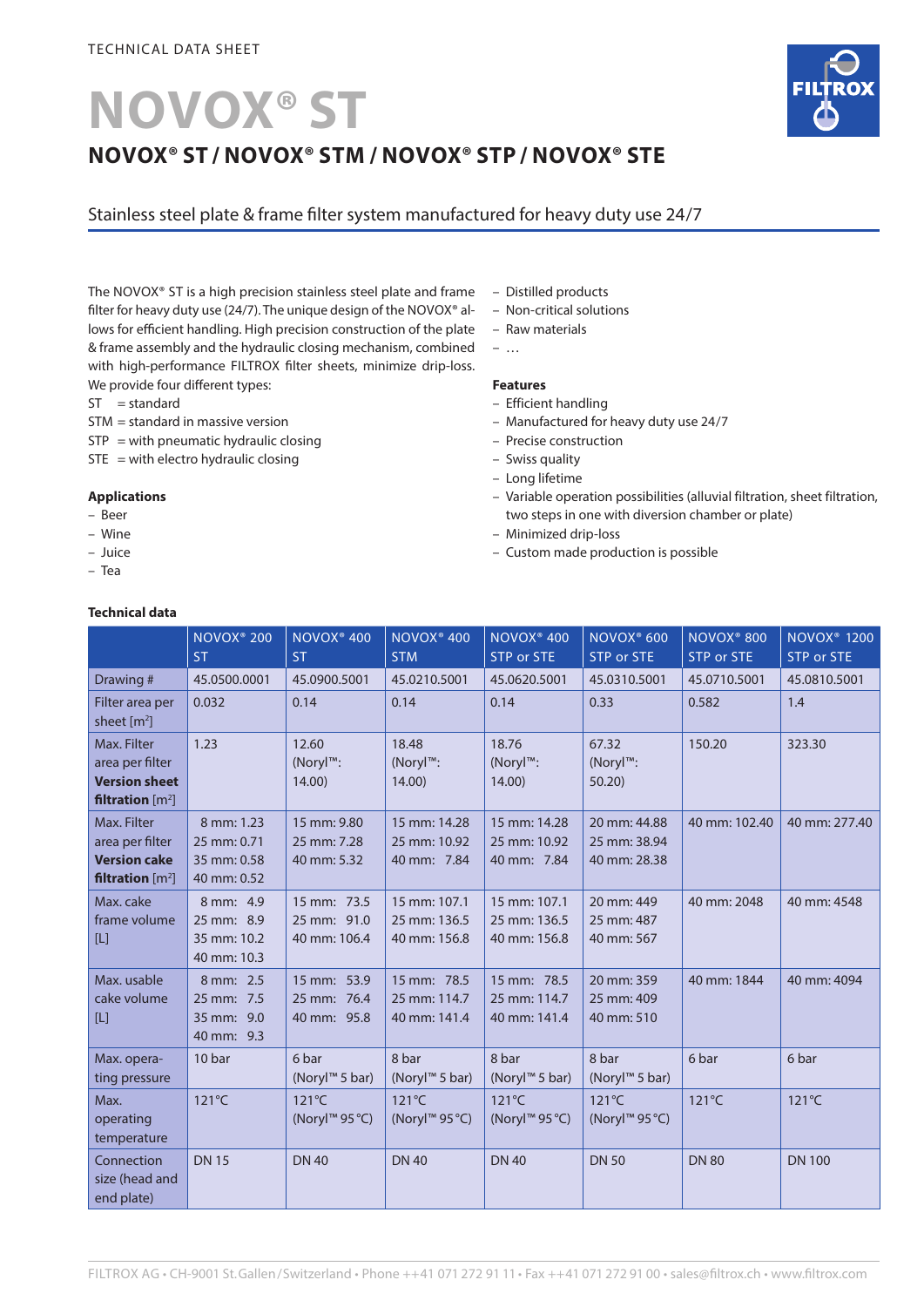## **Filter configurations**

|                                           | NOVOX <sup>®</sup> 200<br><b>ST</b>         | NOVOX <sup>®</sup> 400<br><b>ST</b>             | NOVOX <sup>®</sup> 400<br><b>STM</b>  | NOVOX <sup>®</sup> 400<br>STP or STE            | NOVOX <sup>®</sup> 600<br><b>STP or STE</b>     | NOVOX <sup>®</sup> 800<br><b>STP or STE</b>    | <b>NOVOX<sup>®</sup> 1200</b><br>STP or STE    |
|-------------------------------------------|---------------------------------------------|-------------------------------------------------|---------------------------------------|-------------------------------------------------|-------------------------------------------------|------------------------------------------------|------------------------------------------------|
| <b>Material filter</b><br>plates          | <b>Stainless steel</b><br>(316L)            | Stainless steel<br>(316L)<br>or Noryl™          | <b>Stainless steel</b><br>(316L)      | <b>Stainless steel</b><br>(316L)                | Stainless steel<br>(316L)                       | <b>Stainless steel</b><br>(316L)               | Stainless steel<br>(316L)                      |
| <b>Material cake</b><br>frames            | <b>Stainless steel</b><br>(316L)            | Stainless steel<br>(316L, 304)                  | <b>Stainless steel</b><br>(316L, 304) | <b>Stainless steel</b><br>(316L, 304)           | Stainless steel<br>(316L, 304)                  | Stainless steel<br>(316L, 304)                 | Stainless steel<br>(304)                       |
| <b>Gaskets</b>                            | Silicone<br>Viton                           | Silicone<br>Viton                               | Silicone<br>Viton                     | Silicone<br>Viton                               | Silicone<br>Viton                               | Silicone                                       | Silicone                                       |
| Thickness filter<br>plates                | 8 mm                                        | 8 mm                                            | 8 mm                                  | 8 mm                                            | 8 mm                                            | 9 mm                                           | 9 <sub>mm</sub>                                |
| Thickness cake<br>frames                  | 8 mm<br>$25 \, \text{mm}$<br>35 mm<br>40 mm | $15 \, \text{mm}$<br>$25 \, \text{mm}$<br>40 mm | 15 mm<br>$25 \, \text{mm}$<br>40 mm   | $15 \, \text{mm}$<br>$25 \, \text{mm}$<br>40 mm | $20 \, \text{mm}$<br>$25 \, \text{mm}$<br>40 mm | 40 mm                                          | 40 mm                                          |
| Standard<br>connections                   | <b>DIN 11851</b>                            | <b>DIN 11851</b>                                | <b>DIN 11851</b>                      | <b>DIN 11851</b>                                | <b>DIN 11851</b>                                | <b>DIN 11851</b>                               | <b>DIN 11851</b>                               |
| Connections<br>(specials on<br>request)   | Triclamp (TC)                               | Triclamp (TC)<br>Dairy<br>Flange                | Triclamp (TC)<br>Dairy<br>Flange      | Triclamp (TC)<br>Dairy<br>Flange                | Triclamp (TC)<br>Dairy<br>Flange                | Dairy<br>Flange                                | Dairy<br>Flange                                |
| Material with-<br>out product<br>contact* | Stainless steel<br>(304)                    | Stainless steel<br>(304)                        | Stainless steel<br>(304)              | Stainless steel<br>(304)                        | Stainless steel<br>(304)                        | Stainless steel<br>(304)                       | Stainless steel<br>(304)                       |
| Movable                                   | On request                                  | Yes                                             | Yes                                   | Yes                                             | On request                                      | <b>No</b>                                      | <b>No</b>                                      |
| <b>Diversion</b><br>chamber               | Yes                                         | Yes                                             | Yes                                   | Yes                                             | Yes                                             | Yes                                            | <b>No</b>                                      |
| <b>Diversion</b><br>plate                 | <b>No</b>                                   | Yes                                             | Yes                                   | Yes                                             | Yes                                             | Yes                                            | Yes                                            |
| Closing<br>mechanism                      | Manual                                      | Hand<br>hydraulic                               | Hand<br>hydraulic                     | Electro<br>hydraulic<br>Pneumatic<br>hydraulic  | Electro<br>hydraulic<br>Pneumatic<br>hydraulic  | Electro<br>hydraulic<br>Pneumatic<br>hydraulic | Electro<br>hydraulic<br>Pneumatic<br>hydraulic |

\* except hydraulic components, slide barring, caster, and small parts